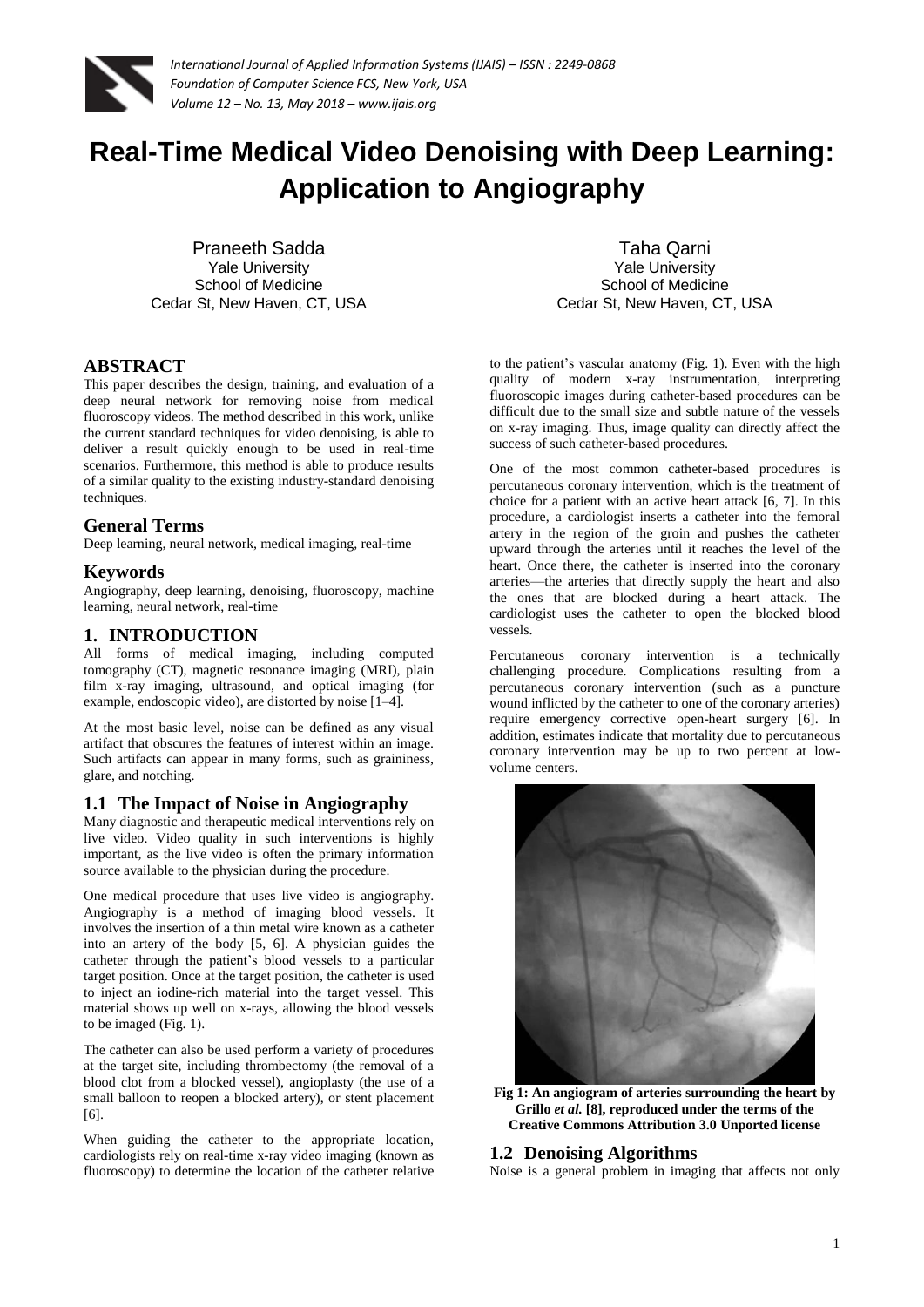

medicine, but also a wide variety of other fields. There is accordingly a great deal of accumulated research on the subject of computer algorithms for image denoising.

Most approaches to denoising rely on the same fundamental model. Given a true noiseless image  $I$ , the observer sees a noisy version of that image  $I'$ . The noisy image  $I'$  can be defined in terms of the true image  $I$ :

 $I'$ 

In this equation,  $f$  represents an unknown noise function. The goal of a denoising algorithm, then, is to somehow approximate the noise function  $f$  so that the original, noiseless image I can be reconstructed by calculating  $f^{-1}(I')$ .

As the number of unknowns is greater than the number of knowns, the problem is underconstrained and any attempts to solve it must therefore rely on assumptions either of the characteristics of the noiseless image  $I$  or the noise function  $f$ .

The current industry-standard denoising algorithm is the block-matching and 3D Filtering (BM3D) algorithm developed by Kostadin *et al* [9, 10]*.* BM3D makes assumptions about the structure of the noiseless image *:* namely that  $I$  consists of repeated motifs that are apparent at many parts of the image. The BM3D algorithm aggregates instances of repeated motifs using a block matching technique [11]. An archetypical motif can be computed from the aggregated instances of the motif, and the noise function  $f$ can be modeled as a deviation from the motif's archetype [11].

While BM3D has become the benchmark by which other image denoising algorithms are evaluated, it does have its limitations. Chief among these is speed. BM3D has  $O(n)$ (linear) computational complexity with respect to the number of pixels in the input image but with a high constant factor.

# **1.3 Deep Learning**

In recent years, deep learning has increasingly been applied to medical image analysis problems. Deep learning revolves around the use of artificial neural networks, which are a class of computer algorithms that are loosely modeled on the structure and behavior of biological nervous systems [12]. Just as a biological nervous system is composed of layers of neurons, a neural network is also composed of neuronal layers. Each neuron is connected to neurons within the preceding and successive layers, but not to other neurons within the same layer. The connections are each associated with a numerical weight. As signals propagate down the network, neurons take a weighted sum of the inputs from their upstream connections and apply a mathematical function known as the activation function to determine whether they pass on a signal to downstream neurons and what the magnitude of that signal (if any) should be [12].

Once an annotated dataset is available, a neural network can be trained on that dataset. Training consists of increasing the numerical weights of some inter-neuronal connections and decreasing the numerical weights of other connections until the neural network generates predictions that match the human predictions from the curated training dataset.

Although neural networks have existed for decades, effective algorithms for training them were not available until recently. In particular, neural networks with many layers of neurons so-called "deep neural networks"—performed poorly when trained with standard techniques.

In 2006, Hinton et al. [13, 14] described a novel method by which deep neural networks could be trained effectively, and subsequent work over the next several years [15, 16] further increased the viability of training deep neural networks for practical applications. This breakthrough led to the development of many specialized sub-types of deep neural networks. Among these specialized subtypes is the convolutional neural network, which is particularly well suited to image analysis problems. Convolutional neural networks have been successfully applied to such diverse tasks as the automatic detection of mitotic cells in histology images [17], of pneumonia in chest X-rays [18], and of diabetic retinopathy in fundoscopic images [19].

There are two key aspects to the function of convolutional neural networks: First, a neuron in the *i*-th layer  $L_i$  is not connected to every neuron in the subsequent layer  $L_{i+1}$ , as it would be in most network architectures. Instead, it is only connected to neurons that encode the information of pixels that are spatially close within the original input image [20]. This gives convolutional networks a tree-like structure (Fig. 2) loosely mirrors the configuration of neurons in the human visual system.

The second key aspect of convolutional neural networks is that they are based on a bank of image processing filters [20]. In a convolutional neural network, the trainable parameters for a particular layer learned numerical entries within a matrix that is used for a filtering operation. By combining many filtering operations, a convolutional neural network can learn from scratch to perform many standard techniques in computerized image analysis, such as blurring, edge detection, and morphologic transformations, as well as more complicated image operations.



**Fig 2: A Convolutional Neural Network**

Another form of neural network that has become popular in recent years is the autoencoder. Autoencoders are structured such that the number of neurons  $N_i$  in the *i*-th layer of a network with  $n$  layers satisfies the following relationships:

$$
N_1 = N_n
$$
  

$$
N_i < N_{i-1} \text{ if } i < \frac{n}{2}
$$
  

$$
N_i > N_{i-1} \text{ if } i > \frac{n}{2}
$$

This structure gives autoencoders a characteristic hourglass appearance (Fig. 3), where the network has a decreasing number of neurons per layer over the first half of the network and an increasing number of neurons per layer over the second half [21].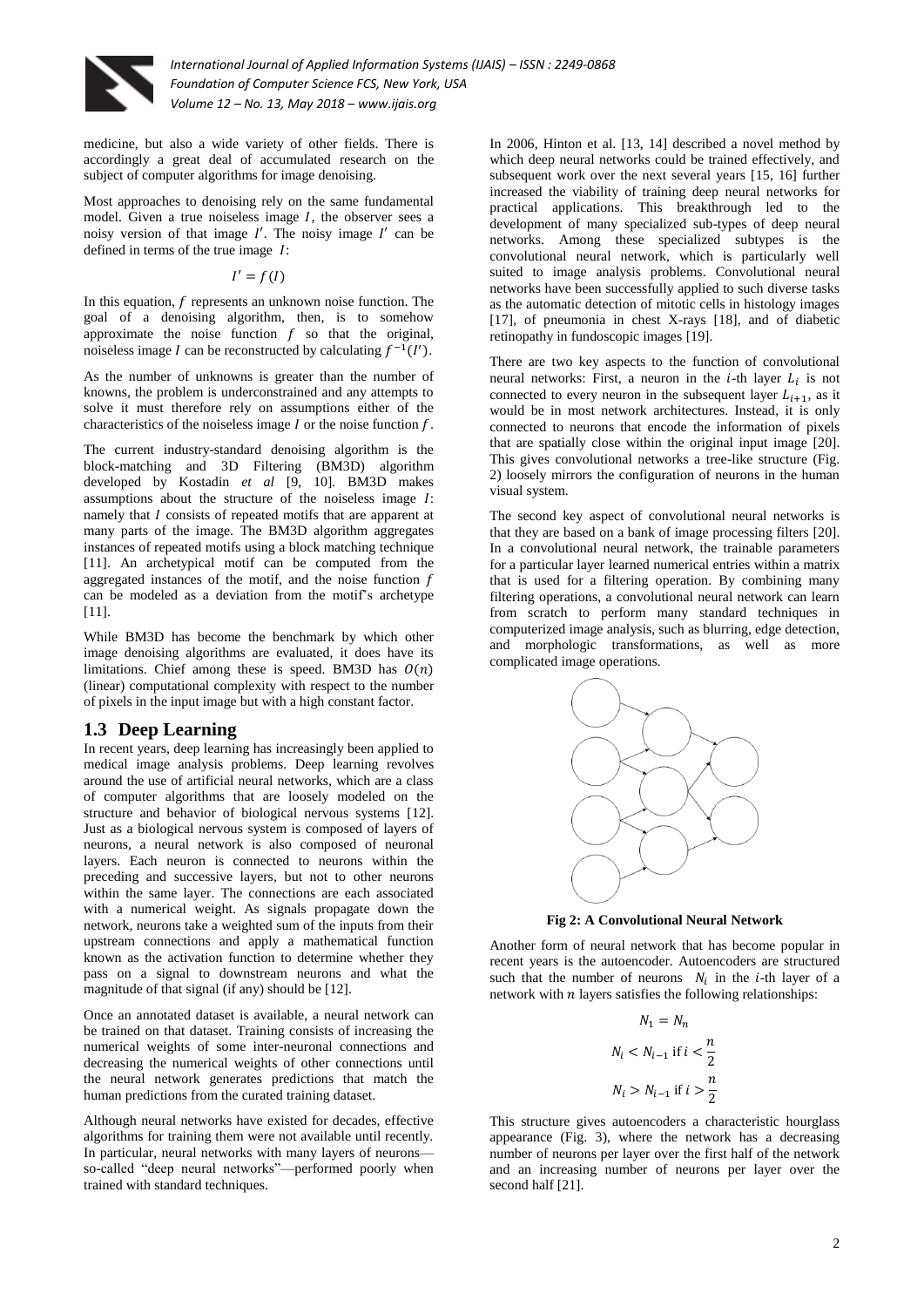

Autoencoders are trained to maximize the similarity of the outputs to the inputs [21]. Given that intervening layers between the input and output layers have fewer neurons than the input and output layers, this means that the network cannot resort to using a simple identity transformation where the inputs are passed through the network unchanged. Instead, the network must learn a mechanism for converting the inputs to a lower dimensional state and then re-expanding these inputs to the output layer with a minimal loss of information [21]. In other words, autoencoders essentially learn a lossy data compression algorithm for a specific data set with the goal of minimizing the amount of information lost.



**Fig 3: An autoencoding neural network**

An autoencoding neural network architecture can also be useful for learning to normalize or denoise data [22]. This capability stems from the fact that a robust low-dimensional representation of the input to the autoencoder, such as the one encoded in the middle layers of the network, captures stable structures derived from many values or data points [22]. Thus, corruption of a subset of these data points will not affect the learned encoding as long as the degree of corruption remains below a certain threshold.



#### **Fig 3: A combined convolutional/autoencoding neural network architecture**

This work presents a combination of a convolutional neural network architecture with an autoencoding architecture to create a hybrid architecture which is specialized for denoising of image data.

## **2. METHODS**

#### **2.1 Image Acquisition and Classification**

Coronary angiogram videos were acquired from a stock footage vendor. The videos were grayscale with pixel intensities encoded as fractional values between 0.0 and 1.0 has had resolutions ranging from  $320 \times 240$  pixels to  $512 \times$ 

512 pixels. A total of 20 videos from 20 different procedures were acquired. This data was subjectively divided into "clear" and "noisy" samples, where "clear" videos were those with relatively few noise artifacts and "noisy" videos were those with many. The data was then divided into training and testing sets. Four clear videos were included in the testing dataset. The remaining videos were used as the training dataset.

#### **2.2 Network architecture**

A convolutional autoencoding neural network was implemented using the Python programming language and the Keras and TensorFlow toolkits for neural network computations.

The network had thirteen layers:

- 1. Convolutional layer:  $3 \times 3$  kernel with 70 filters
- 2. Max pooling layer: stride of two
- 3. Convolutional layer:  $3 \times 3$  kernel with 60 filters
- 4. Max pooling later: stride of two
- 5. Convolutional layer:  $3 \times 3$  kernel with 50 filters
- 6. Max pooling later: stride of two
- 7. Convolutional layer:  $3 \times 3$  kernel with 50 filters
- 8. Upscaling layer: scale factor of two
- 9. Convolutional layer:  $3 \times 3$  kernel with 60 filters
- 10. Upscaling layer: scale factor of two
- 11. Convolutional layer:  $3 \times 3$  kernel with 70 filters
- 12. Upscaling layer: scale factor of two
- 13. Convolutional layer:  $3 \times 3$  kernel with one filter

All layers used a rectified linear unit (ReLU) activation function except for the last, which used a sigmoid activation.

#### **2.3 Training**

190 still frames were selected out of the set of fluoroscopy videos. These frames came from the "clear" set of videos– they were specifically chosen because they contained little noise. 1,150 patches of  $60 \times 60$  pixels were extracted from the selected still frames at random. These patches were then corrupted with artificial Gaussian noise with a mean of zero and a sigma of 0.05. The corrupted patches were paired with the original, uncorrupted versions of the patches to create the training data set.

The neural network was trained by stochastic gradient decent for 1500 iterations. A mean squared error loss function was used. The learning rate was initially set to  $10^{-4}$  and was adjusted as needed during the training process by Adaptive Moment Estimation (commonly known as ADAM optimization).

#### **3. RESULTS**

#### **3.1 Gaussian noise**

A synthetic evaluation dataset was created in a similar manner to the training dataset. 150 still frames were selected from the set of fluoroscopy videos. These frames came from the "clear" set of videos–they were specifically chosen because they contained little noise.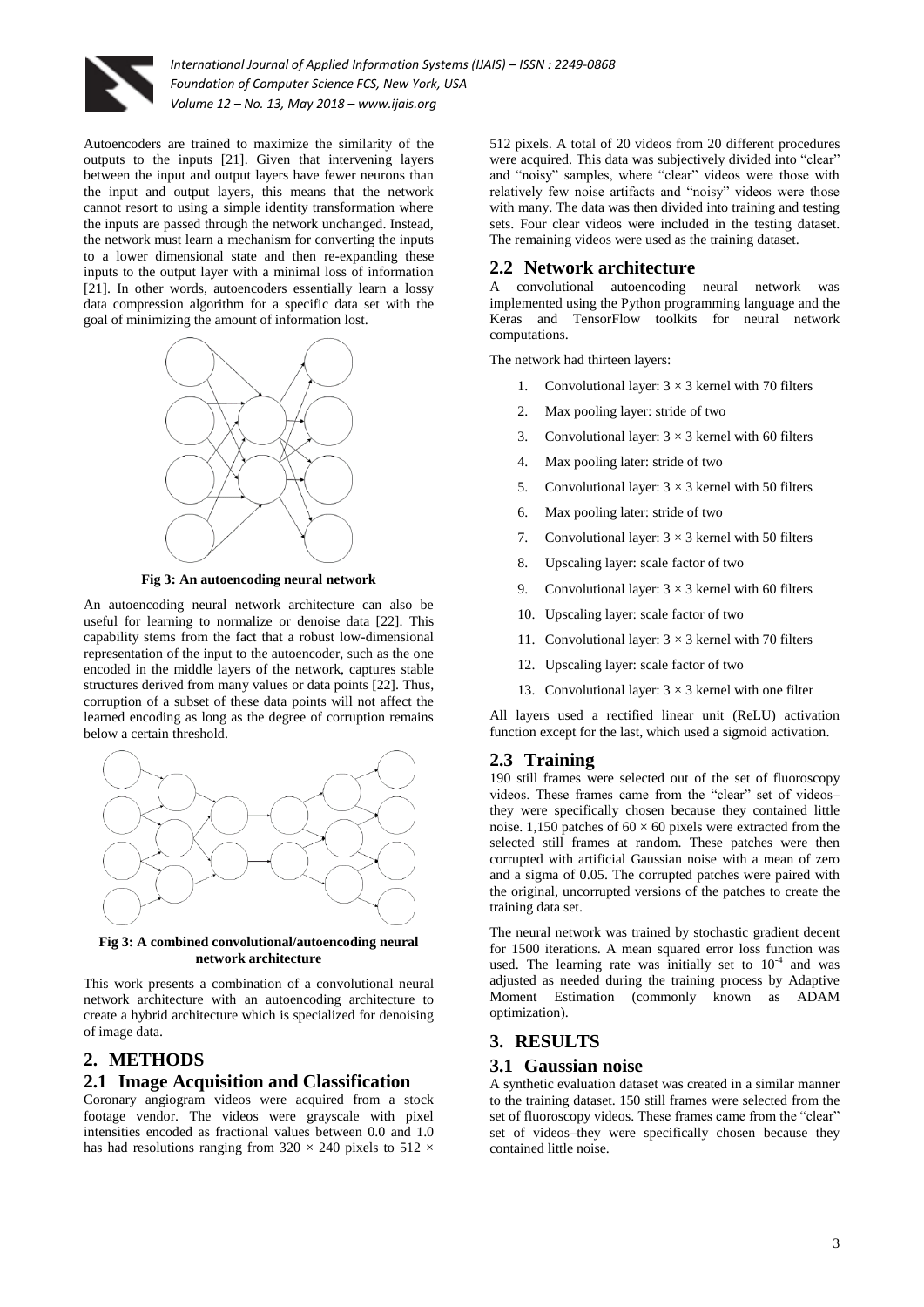



**Fig 4: Comparison of denoising algorithms. Clockwise from top left: Original, uncorrupted image; image corrupted with Gaussian noise; denoised image produced by the neural network; denoised image produced by the BM3D algorithm**

675 patches of  $60 \times 60$  pixels were extracted from the selected video frames at random. These patches were then corrupted with artificial Gaussian noise with a mean of zero and a sigma of 0.05.

The corrupted patches were fed to the neural network (NN) and the BM3D algorithm to attempt to reconstruct the original, unconstructed patches. The difference between the denoised patch and the original, uncorrupted patch was quantified with mean squared error (MSE) and the structured

similarity index (SSIM). Means and standard deviations are reported in Table 1.

**Table 1. Efficacy of Denoising on Gaussian Noise**

| Method | MSE                                     | <b>SSIM</b>     |
|--------|-----------------------------------------|-----------------|
| NΝ     | $0.014 + 0.021$                         | $0.99 + 0.0024$ |
| BM3D   | $1.4\times10^{-4}$ + $1.8\times10^{-5}$ | $0.97 + 0.0053$ |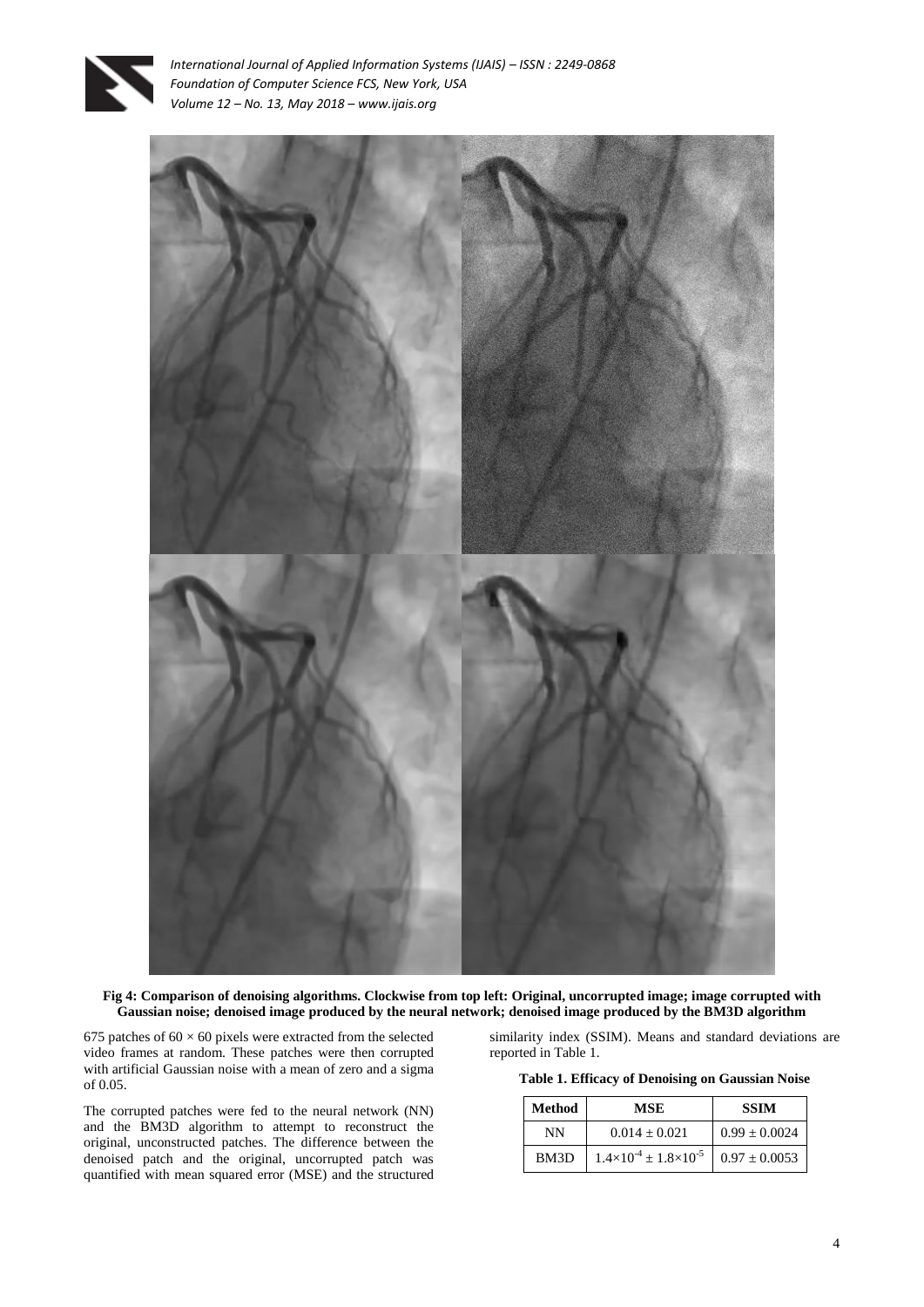

BM3D performs better according to MSE (for which lower values indicate better performance), while the neural network performs better according to SSIM (for which larger values are better). In both cases, the performance difference between the two algorithms is marginal.

Visual inspection of the denoised frames shows that both the BM3D algorithm and the neural network produce images that are highly similar to the original, uncorrupted image (Fig. 4). BM3D tends to produce slightly smoother images with fewer artifacts while the neural network tends to do a better job of preserving very small blood vessels (which tend to be completely eliminated from the denoised images produced by BM3D).

## **3.2 Speckle noise**

A second evaluation dataset was created. As in the Gaussian noise experiment (Section 3.1), 150 still frames were selected from the set of fluoroscopy videos. These frames came from the "clear" set of videos–they were specifically chosen because they contained little noise.

The chosen images were corrupted with linear multiplicative noise with a mean of zero and a variance of  $1/3$ . In other words, each pixel  *in the corrupted image was a function of* the corresponding pixel  $I$  in the uncorrupted image as expressed in the following equation:

 $I = I + nI$ 

In this equation,  $n$  represents a uniformly distributed random variable with a mean of zero and a variance of  $1/3$ . This form of noise is often referred to as speckle noise.

The corrupted patches were fed to the neural network (NN) and the BM3D algorithm to attempt to reconstruct the original, unconstructed patches. The difference between the denoised patch and the original, uncorrupted patch was quantified with mean squared error (MSE) and the structured similarity index (SSIM). Means and standard deviations are reported in Table 2.

**Table 2. Efficacy of Denoising on Speckle Noise**

| Method | MSE                                      | <b>SSIM</b>       |  |
|--------|------------------------------------------|-------------------|--|
| NΝ     | $0.022 + 0.014$                          | $0.99 \pm 0.0016$ |  |
| BM3D   | $9.1\times10^{-4}$ + 4.0 $\times10^{-4}$ | $0.88 + 0.062$    |  |

It is evident from these results that the BM3D algorithm is less effective at denoising fluoroscopic images when they are corrupted with speckle noise rather than Gaussian noise. The neural network, however, has no drop-off in efficacy when applied to this new form of noise.

#### **3.3 Salt and pepper noise**

A third evaluation dataset was created in a similar manner to that of the Gaussian noise dataset (Section 3.1) and the speckle noise dataset (Section 3.2). The images with this dataset were corrupted with a "salt and pepper" strategy: pixels within the image were randomly recolored white or black, each with a probability of 0.05.

The corrupted patches were fed to the neural network (NN) and the BM3D algorithm to attempt to reconstruct the original, unconstructed patches. The difference between the denoised patch and the original, uncorrupted patch was quantified with mean squared error (MSE) and the structured similarity index (SSIM). Means and standard deviations are reported in Table 3.

**Table 3. Efficacy of Denoising on Salt and Pepper Noise**

| Method | MSE                           | <b>SSIM</b>     |
|--------|-------------------------------|-----------------|
| NΝ     | $0.19 + 0.062$                | $0.97 + 0.0087$ |
| BM3D   | $0.0028 + 4.3 \times 10^{-5}$ | $0.64 + 0.037$  |

The BM3D algorithm performed better on the salt and pepper dataset when evaluated by mean squared error, while the neural network performed better as measured by the structured similarity index.

#### **3.4 Speed**

100 video frames were selected from the set of fluoroscopy videos at random. 1000 patches were randomly extracted from these videos. Both the neural network and the BM3D algorithms were evaluated on the patches, and the run-times were recoded.

Neural networks are typically executed on graphics processing units (GPUs) as opposed to the central processing unit (CPU). While it is possible in principle to run the BM3D algorithm on a GPU, doing so is rare in practice.

It is important to note that GPUs are known to increase the performance of many image processing tasks by orders of magnitude. Thus, comparing the performance of a neural network on a GPU to the performance of BM3D on a CPU would in essence be a comparison of the processing power of GPUs to CPUs rather than a meaningful comparison of the speeds of the algorithms. To avoid this pitfall, both the neural network and the BM3D algorithm were executed on the CPU for the purposes of the speed comparison. The reference implementation of BM3D created by the original authors of the algorithm [8] was used for this analysis. The results are reported in Table 4.

**Table 4. Denoising Time Per Image on CPU**

|      | Method   Time Per Image (seconds) |
|------|-----------------------------------|
| NΝ   | 0.44                              |
| BM3D | 1.81                              |

As a final test, the neural network was re-executed on a GPU. It took an average of 0.021 seconds to denoise a single image. This is significantly faster than the minimum speed of one frame in 0.33 seconds that is needed to process 30-frame-persecond video in real-time. No third-party GPU-based reference implementation of the BM3D algorithm was available for comparison in this project. However, others have reported a speed up between  $2x$  and  $20x$  with the use of a GPU depending on the size of the input image and the capabilities of the hardware [23]. Upper and lower bound estimates for the performance of BM3D were calculated based on these numbers. These figures are summarized in Table 5.

**Table 5. Denoising Time Per Image on GPU**

| Method           | <b>Time Per Image (seconds)</b> |
|------------------|---------------------------------|
| NΝ               | 0.021                           |
| BM3D (Low est.)  | 0.091                           |
| BM3D (High est.) | 0.910                           |

These numbers show that running the neural network on the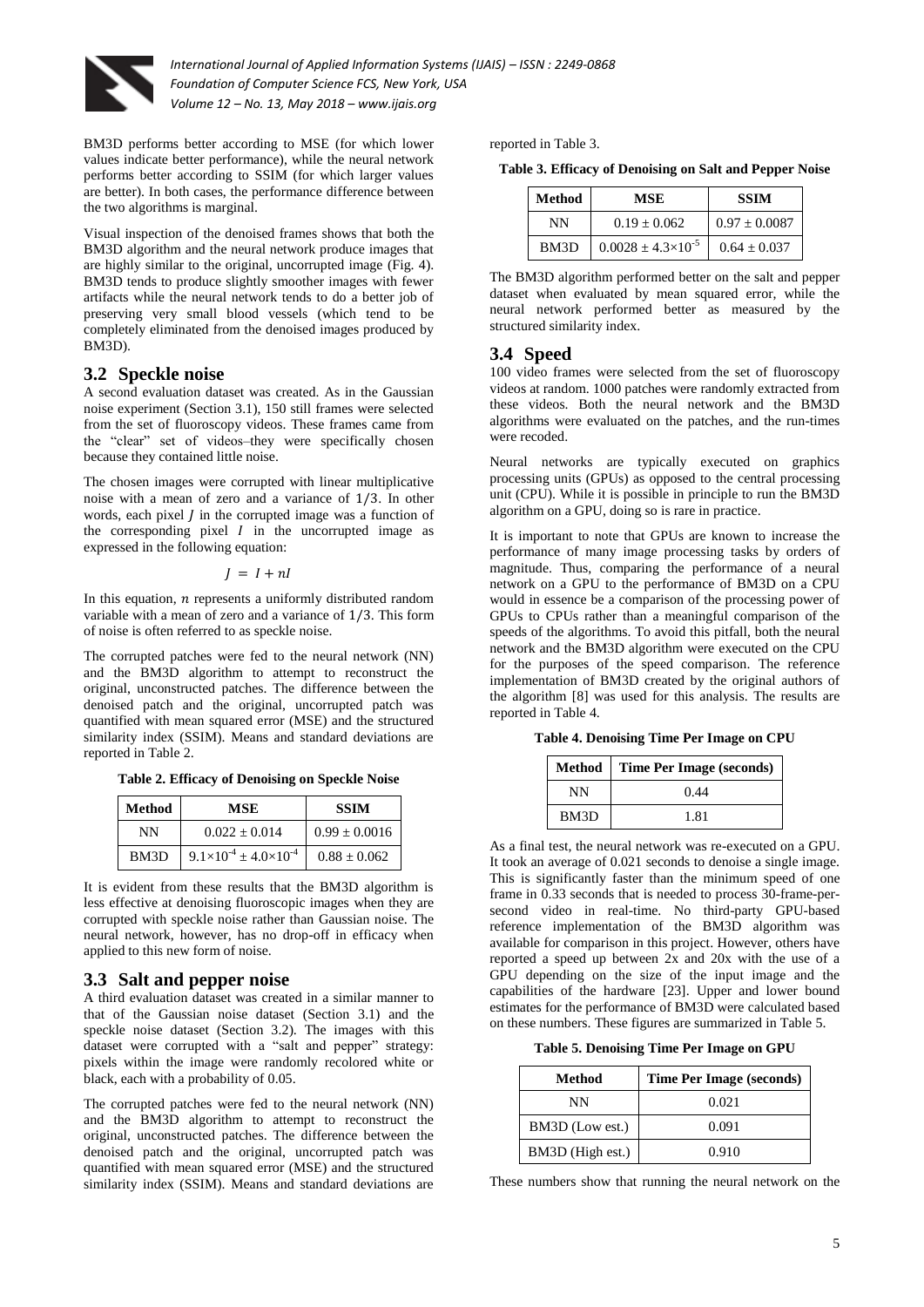

GPU would be several times faster than the the BM3D algorithm on the GPU even if it is assumes that the use of a GPU would provide a 20x speedup, which is the highest figure that has been reported in the literature [23].

## **4. CONCLUSION**

This results in this article show that a deep learned approach to video denoising can produce results of similar quality to BM3D, the current industry-standard algorithm for denoising. Furthermore, the results in this article show that deep learned video denoising can be significantly faster than BM3D and is fast enough to process video in real-time.

The deep learned algorithm, which was trained exclusively on examples of images that were corrupted with Gaussian noise, was able not only to match the efficacy of BM3D in removing Gaussian noise, but also to meet or exceed the efficacy of BM3D in removing speckle noise and salt and pepper noise. Deep learning is therefore a particularly versatile method for denoising medical angiograms.

Angiography is one of a wide variety of modern medical procedures and interventions rely on high quality video for guidance and decision making. Given the importance of video as an information source during such procedures, there is good reason to believe that improving the quality and thus interoperability of the video can directly lead to beneficial effects in terms of procedure time and outcomes.

The neural network model makes a tradeoff between performance and generality. As the neural network presented in this article was trained exclusively on fluoroscopic x-ray images, it has no knowledge of the specific features found within other types of images, such as x-rays that show bones instead of blood vessels, or ultrasound images as opposed xray images, or images of a completely nonmedical subject matter. It is therefore unlikely to transfer well to these types of images. The BM3D algorithm, in contrast, does not rely on knowledge of the particular subject matter of the image.

Thus far in this article, two classes of artificial neural networks have been discussed: convolutional neural networks and autoencoding neural networks. Neither of these forms of neural network has a native mechanism for representing time series data. In other words, they process video data as a bag of unrelated still image video frames. Any relationships between video frames that are temporally close are ignored. There is a third form of neural network that does have a native mechanism for modeling time series relationships: the recurrent neural network [24]. Recurrent neural networks have been used primarily for the analysis of textual data but have also seen some use in image analysis contexts [24].

A hybrid architecture that blends the properties of a recurrent neural network with the convolutional autoencoding architecture described in this article could leverage the temporal aspect of video and potentially yield denoised images of higher quality or yield images of similar quality, but with fewer neurons and thus fewer parameters to train. The authors plan to investigate the potential of incorporating aspects of recurrent neural networks into video denoising in future work.

# **5. ACKNOWLEDGMENTS**

This work was supported by the National Institutes of Health grant number T35DK104689 (NIDDK Medical Student Research Fellowship).

## **6. REFERENCES**

- [1] Borsdorf, A., Raupach R., Flohr, T., Hornegger, J. 2008. Wavelet Based Noise Reduction in CT Images Using Correlation Analysis. IEEE Transactions on Medical Imaging. 27 (Dec. 2008), 1685–1703.
- [2] Macovski, A. 1996. Noise in MRI. Magnetic Resonance in Medicine. 36 (Sep. 1996), 494–497.
- [3] Mateo, J. L., Fernández-Caballero, A. 2009. Finding out general tendencies in speckle noise reduction in ultrasound images. Expert Systems with Applications. 36 (May 2009), 7786–7797.
- [4] Zhang, C., Helferty, J. P., McLennan G., Higgins, W. E. 2000. Nonlinear distortion correction in endoscopic video images. In Proceedings of the 2000 International Conference on Image Processing. 3 (Sep. 2003).
- [5] Jolly, S. S., Amlani, S., Hamon, M., Yusuf, S., Mehta, S. R. 2009. Radial versus femoral access for coronary angiography or intervention and the impact on major bleeding and ischemic events: A systematic review and meta-analysis of randomized trials. American Heart Journal. 157 (Jan. 2009), 123–140.
- [6] Patel, V. G., Brayton, K. M, Tamayo, M., Mogabgab O., Michael, T. T., Lo, N., *et al.* 2013. Angiographic Success and Procedural Complications in Patients Undergoing Percutaneous Coronary Chronic Total Occlusion Interventions: A Weighted Meta-Analysis of 18,061 Patients From 65 Studies. JACC Cardiovascular Intervention. 6 (Feb. 2013), 128–138.
- [7] Godino, C., Colombo, A. 2015. Complications of Percutaneous Coronary Intervention. PanVascular Medicine. (Feb. 2015), 2297–2322.
- [8] Grillo, T., Athayde, G., Belfort, A., Miranda, R., Beaton, A., Nascimento, B. 2015. Mitral Subvalvular Aneurysm in a Patient with Chagas Disease and Recurrent Episodes of Ventricular Tachycardia. Case Reports in Cardiology. (Nov. 2015).
- [9] Kostadin, D., Foi, A., Katkovnik, V., Egiazarian, K. 2007. Image denoising by sparse 3-D transform-domain collaborative filtering. IEEE Transactions on Image Processing. 16 (Jul. 2007), 2080–2090
- [10] Shao, L., Yan, R., Li, X., L., Y. 2013. From Heuristic Optimization to Dictionary Learning: A Review and Comprehensive Comparison of Image Denoising Algorithms. 44 (Aug. 2013), 1001–1013.
- [11] Hasan, M., M., Adaptive Edge-guided Block-matching and 3D filtering (BM3D) Image Denoising Algorithm. 2014. Thesis. University of Western Ontario. (May 2014).
- [12] LeCun, Y., Bengio, Y., Hinton, G. E. 2015. Deep learning. Nature. 521 (May 2015), 436–444.
- [13] Hinton, G. E., Osindero, S., Teh, Y. W. 2006. A Fast Learning Algorithm for Deep Belief Nets. Neural Computation. 18 (Jul. 2006), 1527–1554.
- [14] Hinton G. E. 2007. Learning Multiple Layers of Representation. Trends in Cognitive Sciences. 11 (Oct. 2007), 428–434.
- [15] Deng L., Li J., Huang J. T., Yao K., Yu D., Seide F., *et*